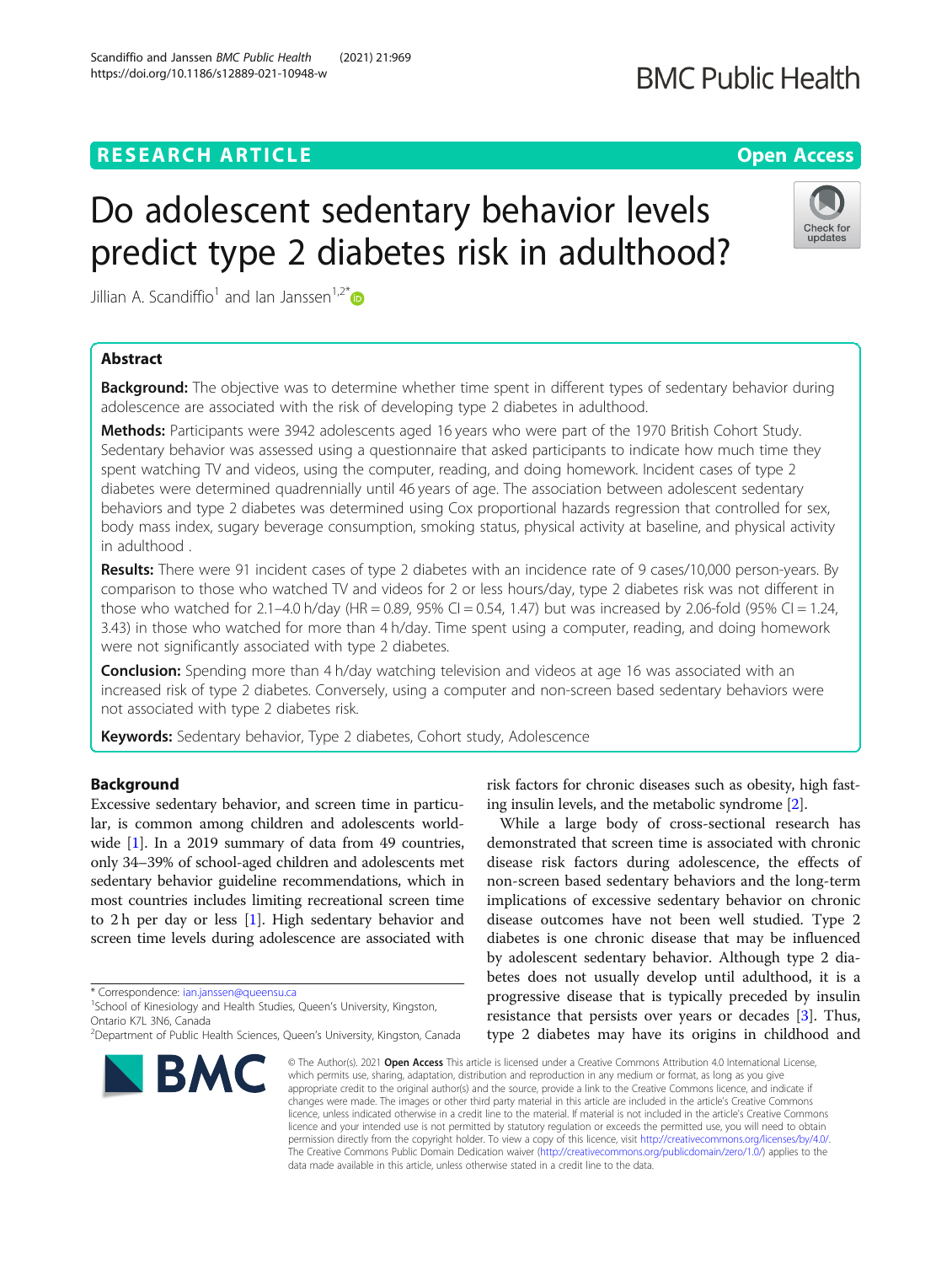adolescence, when insulin resistance may start to develop.

To our knowledge, only one study has examined whether sedentary behavior in adolescence predicts the development of diabetes [[4\]](#page-8-0). That study examined 3717 youth aged 11–21 years who were followed over 14 years. It found that the group defined by a clustering of low physical activity and high sedentary behavior had a 69% increased likelihood of developing diabetes by comparison to a group defined by a clustering of low physical activity and low sedentary behavior. This result suggests that high sedentary behavior in adolescence may be a risk factor for diabetes. However, that study's assessment of sedentary behavior was limited to screen time measures and it did not examine multiple levels of sedentariness, as participants were dichotomized into high or low sedentary behavior clusters. Furthermore, the 14-year follow-up, which started at ages 14 to 21 year of age, may not have been long enough for the cohort to develop a sufficient number of diabetes cases.

Therefore, the purpose of this study was to determine whether different levels of both screen-based and nonscreen based sedentary behaviors during adolescence are associated with the risk of developing type 2 diabetes in adulthood. We studied these associations using data from a longitudinal cohort, with assessments of sedentary behavior at age 16 and a subsequent 30-year followup for incident cases of type 2 diabetes.

## Methods

## Study design and participants

This study is based on data from the 1970 British Cohort Study, an ongoing prospective birth cohort conducted by the British Centre for Longitudinal Studies [[5\]](#page-8-0). The cohort is comprised of 17,196 individuals born in the United Kingdom between April 5–11, 1970 and an additional 930 individuals born in the same week who immigrated to the United Kingdom before age 16 [\[5](#page-8-0)]. Data collection took place in 1970, 1975, 1980, 1986, 1996, 2000, 2004, 2008, 2012 and 2016.

Ethics approval for the 1970–1996 cycles was granted from a UK National Health Service ethics review board. Starting in the 2000 cycle, ethics approval was acquired from multicentre research ethics committees [[6\]](#page-8-0). Ethics for the secondary analysis presented in this paper was obtained from the General Research Ethics Board at Queen's University. In the 1970 cycle, consent was obtained by parents verbally agreeing to participate in the interview or by returning the questionnaire [\[6](#page-8-0)]. In the 1975–1986 cycles, informed parental consent was obtained [\[6](#page-8-0)]. In the 1996–2016 cycles, participants gave written consent [[6\]](#page-8-0).

This present study used the 1986 cycle, when participants were aged 16 years, as the baseline. Data collection for this cycle consisted of 16 questionnaire instruments that were sent to the participants' schools or homes. A total of 11,622 participants responded to at least one of the 16 questionnaires. For the present study, participants were excluded from the analyses if they had diabetes at age 16 ( $n = 31$ ), if they did not respond to the sedentary behavior questions ( $n = 7205$ ), if they did not participate in any of the subsequent cycles of the study  $(n = 426)$ , or if they reported that they had diabetes in one cycle and then reported that they did not have diabetes in one of the subsequent cycles ( $n = 18$ ). This left a final sample of 3942. Compared to those who were included in the analyses, those who were excluded were more likely to be male (51% vs 44%,  $p < .0001$ ) and a current smoker at baseline (25% vs 18%,  $p < .0001$ ) and less likely to have a parent with a college degree (23% vs 34%,  $p < .0001$ ).

## Measurement and categorization of sedentary behavior

The sedentary behavior questionnaire consisted of a series of questions that asked participants how much time they spent watching TV, watching videos, using the computer, reading, and doing homework. Similar questionnaires administered to youth have been shown to have fair reliability with an intraclass correlation coefficient of 0.57 for repeated surveys on time spent watching television, reading, and using the computer conducted two weeks apart [\[7](#page-8-0)].

In three separate items, participants were asked to indicate if they watched TV, watched videos, and used the computer for 'none', 'less than 1 hour', 'more than 1 hour', 'more than 2 hours', 'more than 3 hours', 'more than 4 hours' or 'more than 5 hours' per day. A time value that corresponded to the midpoint of each option was assigned as follows: 0, 30, 90, 150, 210, 270 and 330 min/day. Since watching TV and watching videos were similar behaviors, the time spent in these domains were summed into a single watching TV or videos variable. Furthermore, a total screen time variable was created by summing the time spent watching TV, watching videos, and using the computer.

In two separate items, participants indicated whether they spent 'no time', 'less than 1 hour', 'more than 1 hour', 'more than 2 hours', 'more than 3 hours', or 'more than 4 hours' per day reading and doing homework. A time value that corresponded to the midpoint of each option was assigned as follows: 0, 30, 90, 150, 210 and 270 min/day. A reading and doing homework variable was created by summing the time spent in these two sedentary behaviors.

Participants were put into groups of '≤120 min/day' (meeting screen time recommendations), '121–240 min/ day' (not meeting screen time recommendations), and '> 240 min/day' (double the screen time recommendations) based on their time spent watching TV and videos and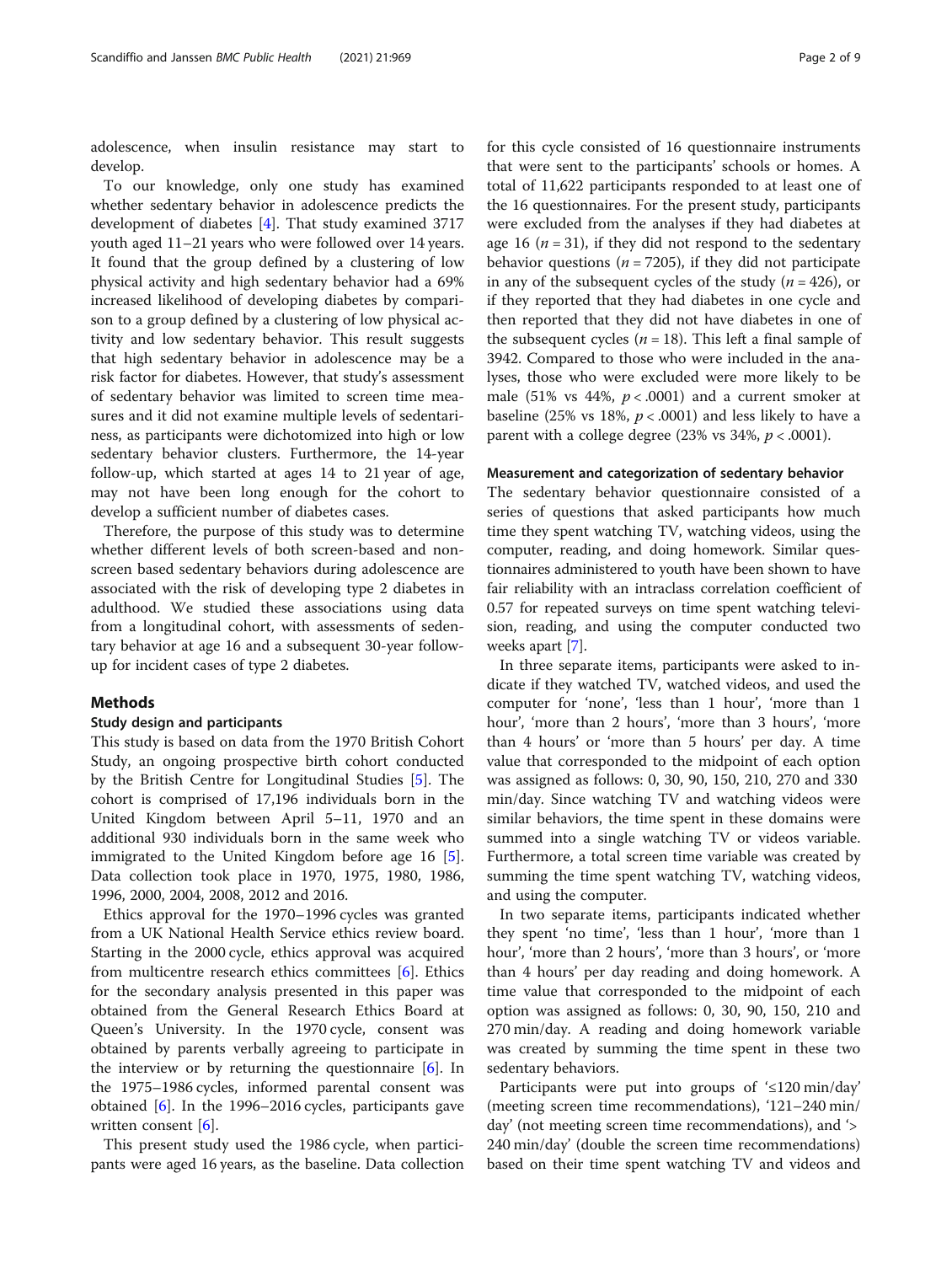their total screen time [\[8](#page-8-0)]. A 'none' group was not created as only a small proportion of participants had no screen time. For computer use, reading, and homework, participants were put into groups of 'none', '1–30 min/ day', '> 30 min/day'. These cut-points were chosen to fall on half hour time increments and to maintain adequate sample sizes in each group; very few participants responded that they spent more than 1 h/day using the computer or reading and very few spent more than 2 h/ day doing homework. For combined time spent reading and doing homework, participants were put into groups of 'none', '≤120 min/day', and '> 120 min/day'. Again, these cut-points were chosen to fall on meaningful time increments (i.e., hourly) and to maintain an adequate sample size in each group.

## Measurement of type 2 diabetes

Diabetes cases were self-reported. A study of British adults found that 95% of self-reported diabetes cases were confirmed with medical records, which suggests that diabetes can be self-reported accurately [[9\]](#page-8-0). Preexisting diabetes cases in 1986 (when participants were 16 years old) were determined retroactively using data from the 2000 and 2004 cycles. In these cycles, participants self-reported if they had been diagnosed with diabetes and indicated how old they were when they were first diagnosed. There were 31 pre-existing diabetes cases in 1986. These participants were removed from analysis. Incident type 2 diabetes cases during the follow-up period were determined in the 1996–2016 cycles. In 1996, participants indicated whether they had been diagnosed with diabetes. Additional questions included in the 2000 cycle asked participants to indicate whether their diabetes was insulin or non-insulin dependent. If their diabetes was described as insulin dependent (i.e., type 1), they were not considered an incident case and were censored in 1996. In the 2004–2016 cycles, participants were again asked to indicate if they had diabetes. Since type 1 diabetes is unlikely to be diagnosed past age 30, we assumed that any newly reported cases of diabetes in the 2004–2016 cycles were cases of type 2 diabetes [\[10\]](#page-8-0).

The follow-up length for participants who were never diagnosed with diabetes was determined as the difference between 1986 and the last cycle in which they participated, with a maximum follow-up length of 30 years at which time they were 46 years old. Those who reported that they had type 2 diabetes in the 1996–2016 cycles were considered incident cases and their followup length was determined as the difference between 1986 and the cycle in which they first reported diabetes.

## Confounding variables

Confounding variables were selected based on their established associations with both sedentary behavior and type 2 diabetes. Both time-independent (i.e., constant in all cycles) and time-dependent (i.e., varied from cycle to cycle) covariates were included. The timeindependent covariates, which were based on self- and parental-reported data from the 1986 cycle, were sex (male or female), ethnicity (white or non-white), parental education (no qualifications, O-levels, A-levels or college degree or higher), and adolescent health behaviors including fruit consumption  $(0-1, 2-3, 4-5, 0r, 6-7)$  times per week), sugary beverage consumption (none, 1–2 glasses per day, 3–4 glasses per day, or more than 4 glasses per day), takeout food consumption (none, once per week, or twice or more per week), and adolescent physical activity (physical activity quartiles based on selfreports of the number, frequency, and intensity of moderate-to-vigorous intensity physical activities performed [[11\]](#page-8-0)). Adult physical activity (self-reported frequency of participating in moderate-to-vigorous intensity physical of 0 times per week, once or less per week, 2–3 days per week, 4–5 days per week, or 6–7 days per week) reflected an average score based on data collected in the 2000, 2004, 2012 and 2016 cycles and was treated as a time-independent covariate  $[11]$  $[11]$  $[11]$ . The timedependent covariates, which were measured in every cycle, were the body mass index (BMI) category (not overweight, overweight, or obese using age-specific thresholds at age  $16$   $\left[12\right]$  $\left[12\right]$  $\left[12\right]$  and adult thresholds in the later cycles [[13\]](#page-8-0)), smoking status (non-smoker, occasional smoker, or smoker), and personal education (none, National Vocational Qualification Level 1, 2, 3, 4, or 5). If a participant was missing time-independent covariate data, they were placed in a 'missing' category instead of being removed from analysis. If a participant was missing data for a time-dependent covariate, the response from the previous cycle was carried forward. If time-dependent covariate data was missing for all cycles, participants were placed in a 'missing' category.

## Statistical analysis

Statistical analyses were performed using SAS Version 9.4 (SAS Institute Inc.). Standard descriptive statistics, such as proportions and incidence rates, were used to describe the cohort. Chi-square tests were used to compare baseline data proportions between those who developed and those who did not develop type 2 diabetes. Cox proportional hazards regression was used to examine the relationship between the sedentary behavior variables at age 16 and the risk of developing type 2 diabetes during the follow-up period. The proportional hazards assumption was tested and held for all models. Interactions between sex and the sedentary behavior variables were tested and since none were significant, males and females were included in the same analyses. For each sedentary behavior variable, three Cox models with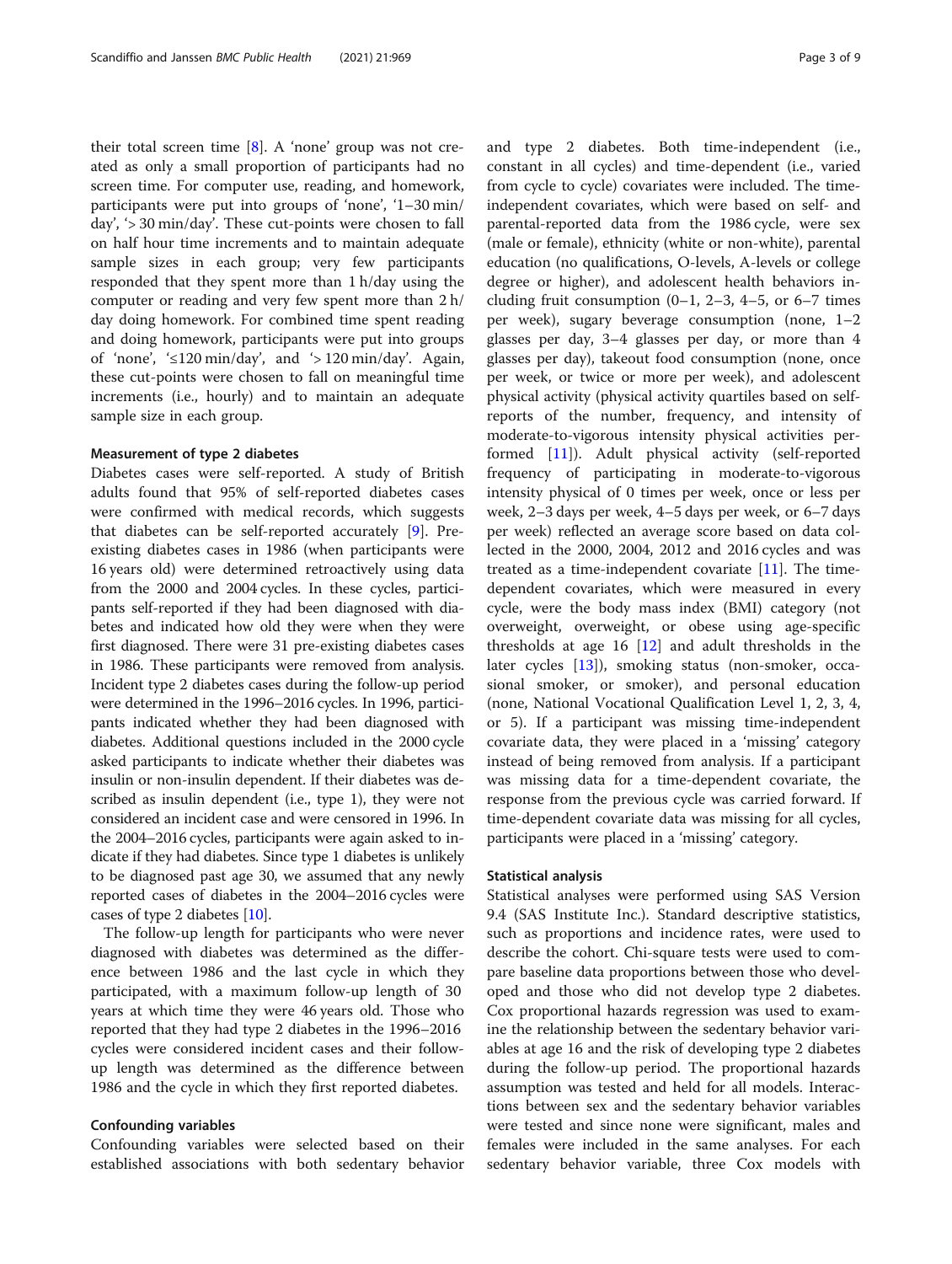different covariates were fit. Model 1 was limited to the primary exposure variable, the sedentary behavior characteristic at age 16. Model 2 also included the confounding variables; a stepwise elimination using a liberal  $p$ value of 0.2 was used to remove confounding variables that were not associated with the outcome. Model 3 adjusted for the other sedentary behavior characteristics in addition to the confounding variables controlled for in Model 2. Because BMI is a possible mediator between sedentary behavior and type 2 diabetes, models 2 and 3 were re-run without BMI. Since this did not change the hazard ratio (HR) estimates for the sedentary behavior variables, BMI was retained as a confounding variable. Finally, we explore the continuous relationship between the sedentary behavior variables and type 2 diabetes risk using restricted cubic spline Cox proportional hazard regression. Knots were placed at the 5th, 25th, 50th, 75th, and 95th percentile of the sedentary behavior variables. Cubic spline smoothing was used to join the segments. The same confounding variables used in Model 3 for the categorical analysis were used in the restricted cubic spline regression.

## Results

Descriptive characteristics of the 3942 participants included in the final analyses are displayed in Table [1](#page-4-0). Slightly more than half were female (55.9%) and nonsmokers (56.1%) and the vast majority were Caucasian (74.9%). There were significant differences in baseline BMI category ( $p < .0001$ ), parental education ( $p = 0.02$ ), fruit consumption ( $p = 0.04$ ), and sugary beverage consumption ( $p = 0.02$ ) between those who developed and did not develop type 2 diabetes during follow-up.

There was a total of 105,690 person-years of followup. The average follow-up length was 26.8 years with a range of 10 to 30 years. There were 91 incident cases of type 2 diabetes with an incidence rate of 9 cases per 10, 000 person-years.

Table [2](#page-5-0) shows the incidence rates and HRs for type 2 diabetes based on screen-based sedentary behaviors at age 16. Prior to controlling for confounding variables (model 1), there was an increased risk of developing type 2 diabetes in those who watched TV and videos for > 240 min/day (HR = 2.31, 95% CI = 1.41, 3.78) but not in those who watched TV and videos for 121–240 min/day  $(HR = 0.99, 95\% \text{ CI} = 0.60, 1.63)$  by comparison to those who watched for  $\leq 120 \text{ min/day}$ . This risk estimate in the > 240 min/day group was slightly attenuated but remained significant after adjusting for the confounding variables (model 2, HR = 2.01, 95% CI = 1.22, 3.32) and other sedentary behaviors (model 3,  $HR = 2.06$ , 95%  $CI =$ 1.24, 3.43). Total screen time levels > 240 min/day were also significantly associated with an increased risk of type 2 diabetes after controlling for confounding variables and non-screen based sedentary behaviors (model 3, HR = 1.86,  $95\%$  CI = 1.13, 3.06). However, computer use on its own was not associated with type 2 diabetes risk with a fully adjusted HR of 1.21 (95% CI = 0.52, 2.84) in the group who used a computer for 1–30 min/day and 1.11  $(95\% \text{ CI} = 0.44, 2.80)$  in the group who used a computer for  $> 30$  min/day.

The relationship between continuous measures of the screen time variables and type 2 diabetes risk, as determined from the restricted cubic spline regression and after controlling for confounding variables and other sedentary behaviour variables, is illustrated in Fig. [1](#page-6-0). The p values for the test for overall significance of the curve were .02 for watching TV and videos, 0.87 for computer use, and .02 for total screen time.

Table [3](#page-6-0) shows the HRs for type 2 diabetes based on non-screen based sedentary behaviors at age 16. Homework, reading, and the combined time spent in homework and reading were not associated with type 2 diabetes risk in any of the models. In the fully adjusted model, the HRs were  $1.13$  (95% CI = 0.67, 1.86) in the group who spent > 30 min/day doing homework, 1.13  $(95\% \text{ CI} = 0.62, 2.07)$  in the group who spent  $> 30 \text{ min/s}$ day reading, and  $1.24$  (95% CI = 0.68, 2.27) in the group who spent > 120 min/day doing homework and reading.

Figure [2](#page-7-0) illustrates the relationship between continuous measures of reading and doing homework with type 2 diabetes after controlling for confounding variables and other sedentary behaviour variables. The  $p$  values for the test for overall significance of the curve were > 0.8 for reading, homework, and the combination of these two variables.

## **Discussion**

The objective of this study was to determine if time spent in different types of sedentary behavior in adolescence are associated with the risk of developing type 2 diabetes. We observed that 16-year-olds who watched TV and videos for more than 4 h/day had a twofold increased risk for developing type 2 diabetes over the next three decades. This association was independent of physical activity and several other behavioral and sociodemographic factors. Time spent using a computer, doing homework, and reading at age 16 were not associated with type 2 diabetes risk.

Our finding that adolescent screen time was associated with type 2 diabetes is consistent with a systematic review which reported that 3 out of 3 studies examining the association between screen time and a composite cardiometabolic risk score in adolescence found significant associations [[2\]](#page-8-0). Another review of 8 cross-sectional studies found that high screen time was not associated with metabolic syndrome when a 2 h/day cut-point defined high screen time [\[14](#page-8-0)]. However, the two studies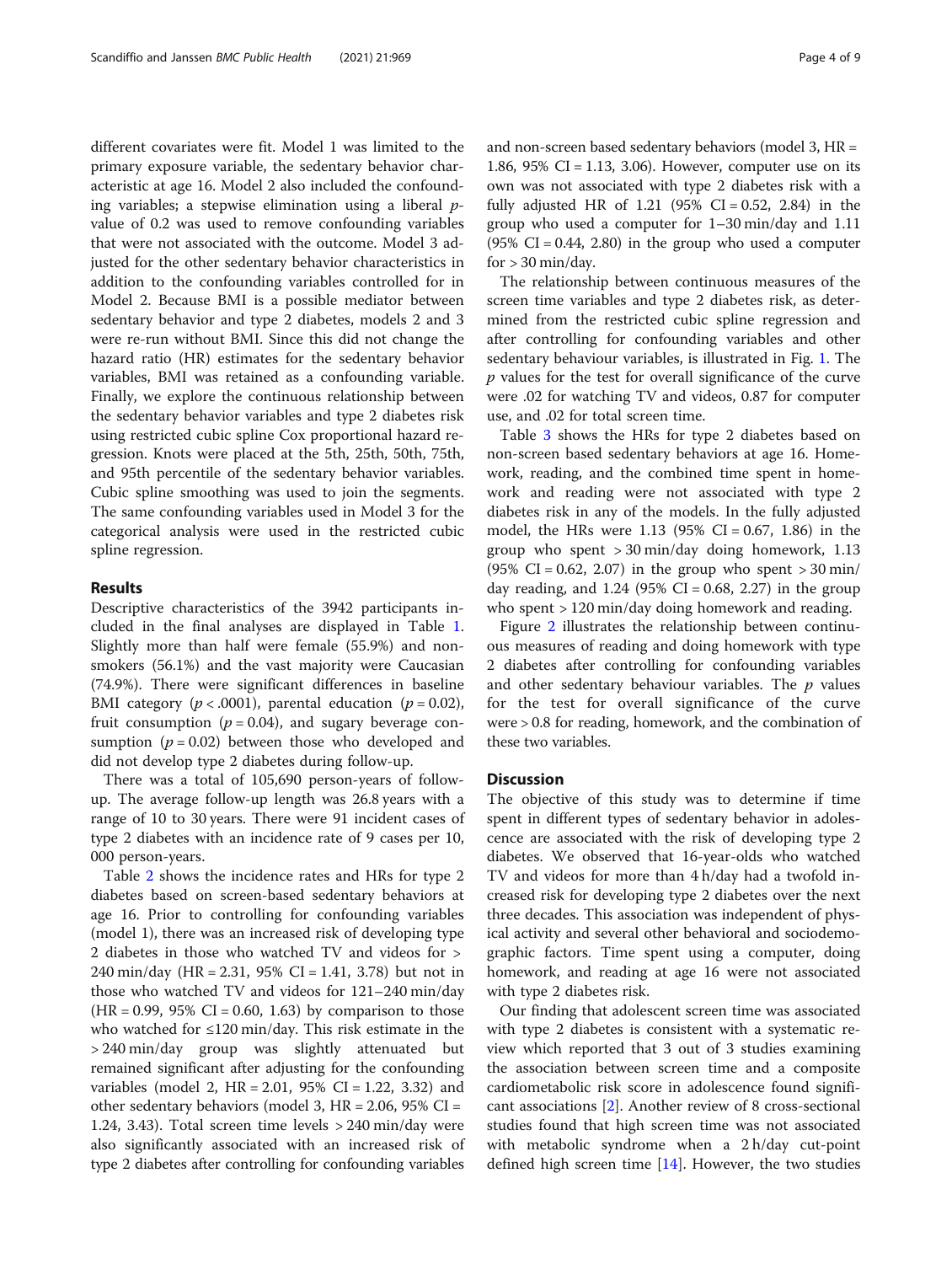|                             | All participants<br>$(n = 3942)$ | Participants who developed<br>type 2 diabetes $(n = 91)$ | Participants who did not develop<br>type 2 diabetes ( $n = 3851$ ) | P value for diabetes vs.<br>non-diabetes |
|-----------------------------|----------------------------------|----------------------------------------------------------|--------------------------------------------------------------------|------------------------------------------|
| Sex                         |                                  |                                                          |                                                                    | 0.06                                     |
| Male                        | 1738 (44.1)                      | 49 (53.9)                                                | 1689 (43.9)                                                        |                                          |
| Female                      | 2204 (55.9)                      | 42 (46.1)                                                | 2162 (56.1)                                                        |                                          |
| Missing                     | 0                                | 0                                                        | 0                                                                  |                                          |
| Ethnicity                   |                                  |                                                          |                                                                    | 0.39                                     |
| White                       | 2953 (74.9)                      | 66 (72.5)                                                | 2887 (75.0)                                                        |                                          |
| Other                       | 115(2.9)                         | 1(1.1)                                                   | 114(3.0)                                                           |                                          |
| Missing                     | 874 (22.2)                       | 24 (26.4)                                                | 850 (22.1)                                                         |                                          |
| <b>BMI</b> category         |                                  |                                                          |                                                                    | < 0.0001                                 |
| Not overweight              | 1900 (48.2)                      | 21(23.1)                                                 | 1879 (48.8)                                                        |                                          |
| Overweight                  | 247 (6.3)                        | 19 (20.9)                                                | 228 (5.9)                                                          |                                          |
| Obese                       | 43 (1.1)                         | 6(6.6)                                                   | 37(1.0)                                                            |                                          |
| Missing                     | 1752 (44.4)                      | 45 (49.5)                                                | 1707 (44.3)                                                        |                                          |
| Parental education          |                                  |                                                          |                                                                    | 0.02                                     |
| No qualifications           | 518 (13.1)                       | 20 (22.0)                                                | 498 (12.9)                                                         |                                          |
| O-levels                    | 953 (24.2)                       | 15 (16.5)                                                | 938 (24.4)                                                         |                                          |
| A-levels                    | 268(6.8)                         | 9(9.9)                                                   | 259 (6.7)                                                          |                                          |
| Degree or higher            | 879 (22.3)                       | 14 (15.4)                                                | 865 (22.5)                                                         |                                          |
| Missing                     | 1324 (33.6)                      | 33 (36.3)                                                | 1291 (33.5)                                                        |                                          |
| Smoking status              |                                  |                                                          |                                                                    | 0.15                                     |
| Non-smoker                  | 2212 (56.1)                      | 49 (53.9)                                                | 2163 (56.2)                                                        |                                          |
| Occasional smoker           | 1005 (25.5)                      | 19 (20.9)                                                | 986 (25.6)                                                         |                                          |
| Smoker                      | 682 (17.3)                       | 23 (25.3)                                                | 659 (17.1)                                                         |                                          |
| Missing                     | 43 (1.1)                         | $\mathsf{O}\xspace$                                      | 43 (1.1)                                                           |                                          |
| Fruit consumption           |                                  |                                                          |                                                                    | 0.04                                     |
| 0-1 times/week              | 451 (11.4)                       | 18 (19.8)                                                | 433 (11.2)                                                         |                                          |
| 2-3 times/week              | 890 (22.6)                       | 26 (28.6)                                                | 864 (22.4)                                                         |                                          |
| 4-5 times/week              | 871 (22.1)                       | 15 (16.5)                                                | 856 (22.2)                                                         |                                          |
| 6-7 times/week              | 1090 (27.7)                      | 21(23.1)                                                 | 1069 (27.8)                                                        |                                          |
| Missing                     | 640 (16.2)                       | 11(1.7)                                                  | 629 (16.3)                                                         |                                          |
| Sugary beverage consumption |                                  |                                                          |                                                                    | 0.02                                     |
| None                        | 676 (17.2)                       | 9(9.9)                                                   | 667 (17.3)                                                         |                                          |
| 1-2 glasses/day             | 1224 (31.1)                      | 41(45.1)                                                 | 1183 (30.7)                                                        |                                          |
| 3-4 glasses/ day            | 680 (17.3)                       | 18 (19.8)                                                | 662 (17.2)                                                         |                                          |
| > 4 glasses/day             | 595 (15.1)                       | 11(12.1)                                                 | 584 (15.2)                                                         |                                          |
| Missing                     | 767 (19.5)                       | 12(13.2)                                                 | 755 (19.6)                                                         |                                          |
| Takeaway consumption        |                                  |                                                          |                                                                    | 0.11                                     |
| None                        | 1545 (39.2)                      | 34 (37.4)                                                | 1511 (39.2)                                                        |                                          |
| 1 time/week                 | 1456 (36.9)                      | 28 (30.8)                                                | 1428 (37.1)                                                        |                                          |
| > 2 times/week              | 747 (19.0)                       | 26 (28.6)                                                | 721 (18.7)                                                         |                                          |
| Missing                     | 194 (4.9)                        | 3(3.3)                                                   | 191 (5.0)                                                          |                                          |
| Physical activity at age 16 |                                  |                                                          |                                                                    | 0.65                                     |
| Quartile 1                  | 864 (21.9)                       | 22 (24.2)                                                | 842 (21.9)                                                         |                                          |

## <span id="page-4-0"></span>Table 1 Descriptive characteristics of participants at baseline in 1986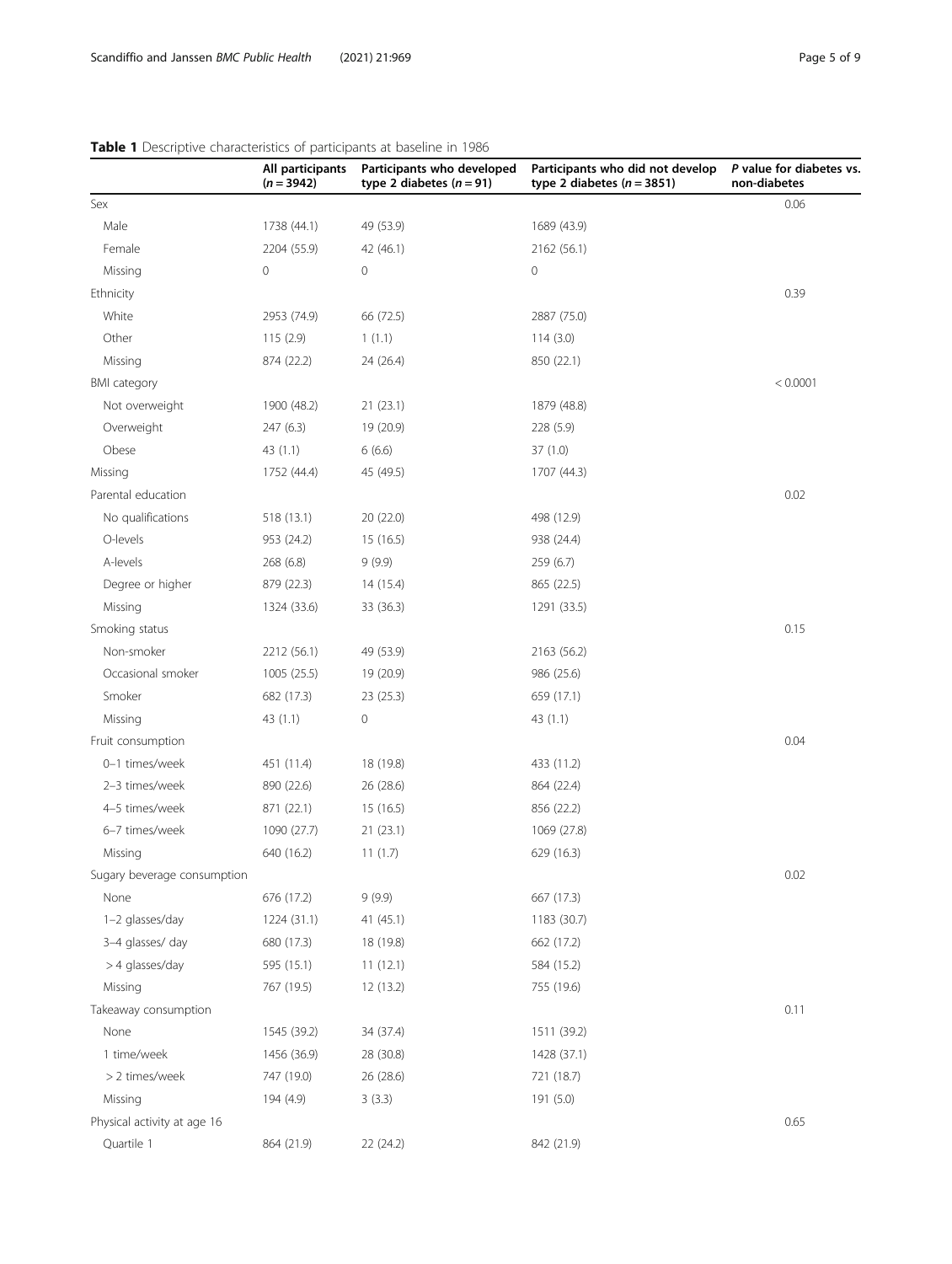|            | All participants<br>$(n = 3942)$ | Participants who developed<br>type 2 diabetes $(n = 91)$ | Participants who did not develop<br>type 2 diabetes $(n = 3851)$ | P value for diabetes vs.<br>non-diabetes |
|------------|----------------------------------|----------------------------------------------------------|------------------------------------------------------------------|------------------------------------------|
| Ouartile 2 | 1019 (25.9)                      | 19 (20.9)                                                | 1000 (26.0)                                                      |                                          |
| Ouartile 3 | 1037 (26.3)                      | 23(25.3)                                                 | 1014(26.3)                                                       |                                          |
| Quartile 4 | 1022 (25.9)                      | 27(29.7)                                                 | 995 (25.8)                                                       |                                          |

<span id="page-5-0"></span>Table 1 Descriptive characteristics of participants at baseline in 1986 (Continued)

in that review that used a 5 h/day cut-point both reported that high screen time was associated with an increased odds of metabolic syndrome [[15,](#page-8-0) [16\]](#page-8-0). Our findings are also consistent with two previous reviews of the adult screen time literature, both of which reported that excessive TV viewing is a risk factor for type 2 diabetes [[17,](#page-8-0) [18\]](#page-8-0).

To our knowledge, only one study has examined the association between adolescent sedentary behavior and diabetes risk in adulthood. That study examined screenbased sedentary behaviors and physical activity in 11–21 years old who were followed over 14 years [[4\]](#page-8-0). Participants were classified into low physical activity/low sedentary behavior, low physical activity/high sedentary behavior, and high physical activity/low sedentary behavior groups. The low physical activity/high sedentary behavior group had a 69% increased likelihood of developing diabetes compared to the low physical activity/low sedentary behavior group. This is consistent with our finding that screen time in adolescence is associated with type 2 diabetes risk in adulthood independent of physical activity.

As noted in a recent systematic review, limited research has considered whether non-screen based sedentary

behaviors are associated with cardiometabolic risk factors [[2](#page-8-0), [14\]](#page-8-0). One cross-sectional study found that reading was not associated with a cardiometabolic risk score, fasting serum insulin, or fasting blood glucose [\[19\]](#page-8-0). Several studies have compared the association with health outcomes for total sedentary time to those for screen time. A review of these studies indicates that screen time but not total sedentary time in adolescence is associated with cardiometabolic risk factors [\[20\]](#page-8-0). This suggests that non-screen based sedentary behaviors are not associated with cardiometabolic risk factors. This is consistent with our findings, which show that homework and reading are not associated with type 2 diabetes risk. However, it should be noted that few participants spent more than 2 h/day reading and doing homework, so it is unknown if very high levels of these sedentary behaviors influence type 2 diabetes risk. For screen time, type 2 diabetes risk was only increased in the group with values that exceeded 4 h/day. Furthermore, the lack of an association between homework and reading with type 2 diabetes risk may reflect the homogeneity of these variables as 63.7 and 57.0%, respectively, were in the "none" group for these two sedentary behavior variables. More research is needed to gain a clearer understanding of the role nonscreen based sedentary behaviors have on health.

|                        | N<br>of follow-up |                 | Person-years                 | Number of cases of | Type 2 diabetes      | Hazard ratio (95% confidence interval) for type 2 diabetes |                       |  |
|------------------------|-------------------|-----------------|------------------------------|--------------------|----------------------|------------------------------------------------------------|-----------------------|--|
|                        |                   | type 2 diabetes | cases/10,000<br>person-years | Model 1            | Model 2              | Model 3                                                    |                       |  |
| Watching TV and videos |                   |                 |                              |                    |                      |                                                            |                       |  |
| $\leq 120$ min/day     | 1857              | 49,910          | 36                           | 7                  |                      |                                                            |                       |  |
| 121-240 min/day        | 1404              | 38,012          | 27                           | 7                  | 0.99(0.60, 1.63)     | 0.89(0.54, 1.47)                                           | 0.89(0.54, 1.47)      |  |
| $> 240$ min/day        | 681               | 17.768          | 28                           | 16                 | $2.31$ (1.41, 3.78)* | $2.01$ (1.22, 3.32)*                                       | $2.06$ (1.24, 3.43)*  |  |
| Computer               |                   |                 |                              |                    |                      |                                                            |                       |  |
| None                   | 3606              | 96,920          | 80                           | 8                  |                      |                                                            |                       |  |
| $1-30$ min/day         | 197               | 5128            | 6                            | 12                 | 1.43 (0.63, 3.29)    | 1.20 (0.52, 2.81)                                          | 1.21 (0.52, 2.84)     |  |
| $>$ 30 min/day         | 139               | 3642            | 5                            | 14                 | 1.71 (0.69, 4.22)    | 1.26(0.50, 3.16)                                           | 1.11(0.44, 2.80)      |  |
| Total screen time      |                   |                 |                              |                    |                      |                                                            |                       |  |
| $\leq 120$ min/day     | 1821              | 48,950          | 36                           | 7                  |                      |                                                            |                       |  |
| 121-240 min/day        | 1385              | 37.478          | 25                           | 7                  | 0.91(0.55, 1.52)     | $0.83$ $(0.50, 1.39)$                                      | $0.83$ $(0.49, 1.38)$ |  |
| $> 240$ min/day        | 736               | 19,262          | 30                           | 16                 | $2.23$ (1.37, 3.62)* | $1.85$ (1.13, 3.04)*                                       | $1.86$ (1.13, 3.06)*  |  |

Table 2 Risk of type 2 diabetes in adulthood according to screen-based sedentary behaviors at age 16

Model 1 is unadjusted. Model 2 is adjusted for sex, BMI category, sugary beverage consumption, smoking status, physical activity at baseline and physical activity in adulthood. Ethnicity, parental education, fruit consumption, and takeout eating were removed during the stepwise elimination process. Model 3 is adjusted for Model 2 covariates plus the other sedentary behavior variables (e.g., watching TV and videos was adjusted for computer, reading, and homework)  $*P < 0.05$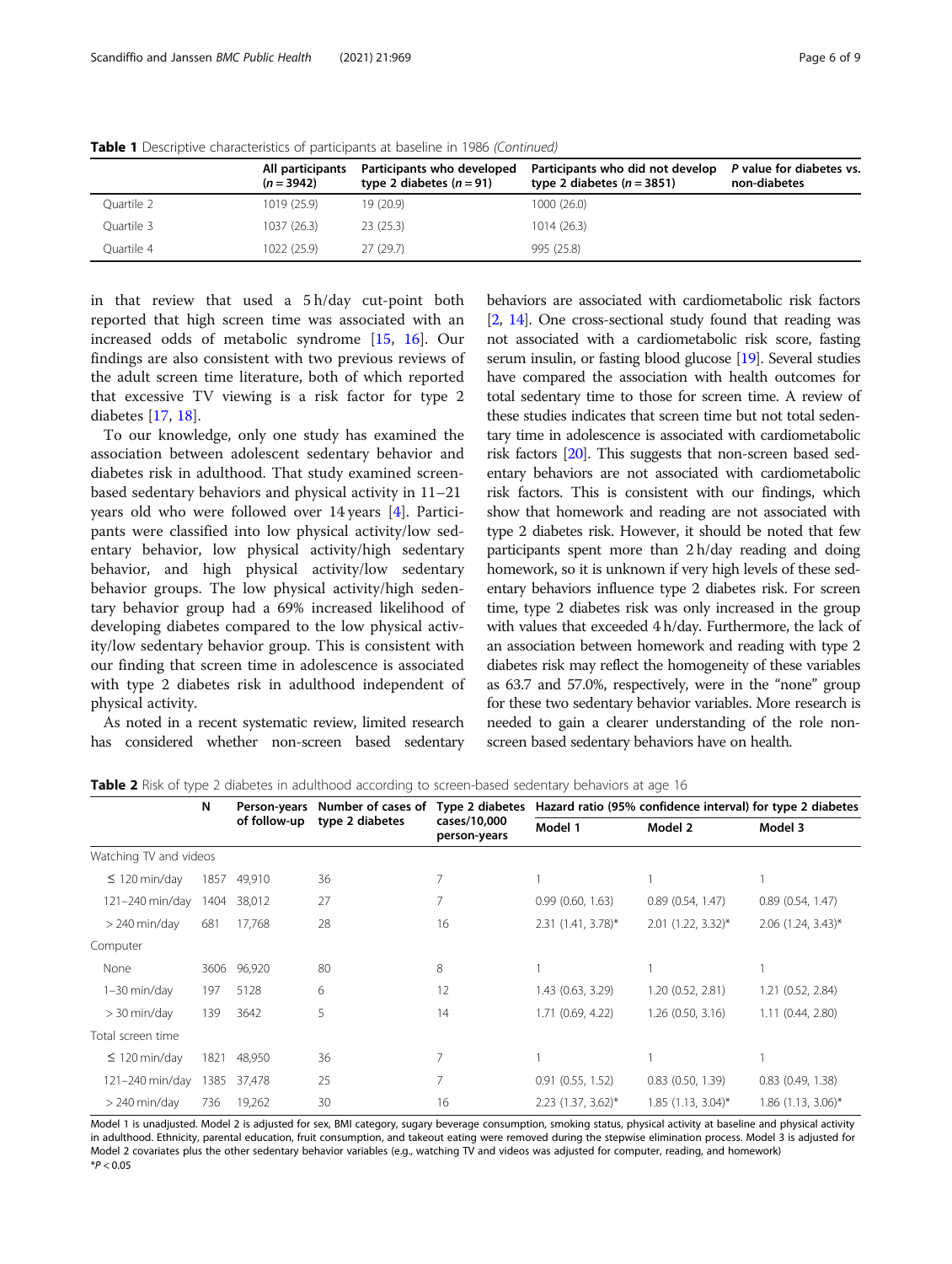<span id="page-6-0"></span>

Our findings have implications for public health. They suggest that policies, programs, and interventions that aim to reduce sedentary behavior should emphasize screen-based sedentary behaviors. In addition to being an independent risk factor for type 2 diabetes, screen time is associated with other unhealthy behaviors such as increased snacking, increased consumption of sugar sweetened beverages, and decreased consumption of fruits and vegetables, [\[21](#page-8-0)]. Another important implication of our findings relates to the cut-point used to

denote unacceptable screen time levels. Current public health recommendations in several countries are that adolescents limit recreational screen time to 2 or less hours per day [\[22](#page-8-0)]. We observed that the risk of diabetes was not increased in adolescents who accumulated 2–4 h/day of screen time. Based on the continuous analysis, a statistically significant increase in type 2 diabetes risk was not observed until 5 h per day of screen time. This suggests that the screen time recommendation may be overly conservative, at least when it comes to type 2

**Table 3** Risk of type 2 diabetes in adulthood according to non-screen based sedentary behaviors at age 16

|                            | $\sim$ |              |                    |                                                 |                                                            |                   |                   |
|----------------------------|--------|--------------|--------------------|-------------------------------------------------|------------------------------------------------------------|-------------------|-------------------|
|                            | N      | Person-years | Number of cases of | Type 2 diabetes<br>cases/10,000<br>person-years | Hazard ratio (95% confidence interval) for type 2 diabetes |                   |                   |
|                            |        | of follow-up | type 2 diabetes    |                                                 | Model 1                                                    | Model 2           | Model 3           |
| Homework                   |        |              |                    |                                                 |                                                            |                   |                   |
| None                       | 2512   | 67,060       | 59                 | 9                                               |                                                            |                   |                   |
| 1-30 min/day               | 373    | 10,022       | 9                  | 9                                               | 1.01 (0.50, 2.04)                                          | 1.12(0.55, 2.26)  | 1.13(0.56, 2.31)  |
| $>$ 30 min/day             | 1057   | 28,608       | 23                 | 8                                               | 0.89(0.55, 1.44)                                           | 1.05 (0.65, 1.72) | 1.13 (0.67, 1.86) |
| Reading                    |        |              |                    |                                                 |                                                            |                   |                   |
| None                       | 2246   | 59,986       | 47                 | 8                                               |                                                            |                   |                   |
| 1-30 min/day               | 1082   | 29,148       | 30                 | 10                                              | 1.30 (0.82, 2.05)                                          | 1.39 (0.87, 2.20) | 1.39 (0.87, 2.22) |
| $>$ 30 min/day             | 614    | 16,556       | 14                 | 8                                               | 1.07 (0.59, 1.94)                                          | 1.15(0.63, 2.10)  | 1.13 (0.62, 2.07) |
| Reading and doing homework |        |              |                    |                                                 |                                                            |                   |                   |
| None                       | 1479   | 39,220       | 31                 | 8                                               |                                                            |                   |                   |
| $1-120$ min/day            | 1643   | 44,338       | 43                 | 10                                              | 1.20 (0.75, 1.90)                                          | 1.34 (0.84, 2.14) | 1.37 (0.86, 2.19) |
| $>120$ min/day             | 820    | 22,132       | 17                 | 8                                               | 0.94(0.52, 1.70)                                           | 1.16(0.64, 2.12)  | 1.24 (0.68, 2.27) |
|                            |        |              |                    |                                                 |                                                            |                   |                   |

Model 1 is unadjusted. Model 2 is adjusted for sex, BMI category, sugary beverage consumption, smoking status, physical activity at baseline and physical activity in adulthood. Ethnicity, parental education, fruit consumption, and takeout eating were removed during the stepwise elimination process. Model 3 is adjusted for Model 2 covariates plus the other sedentary behavior variables (e.g., homework was adjusted for TV and videos, computer, and reading)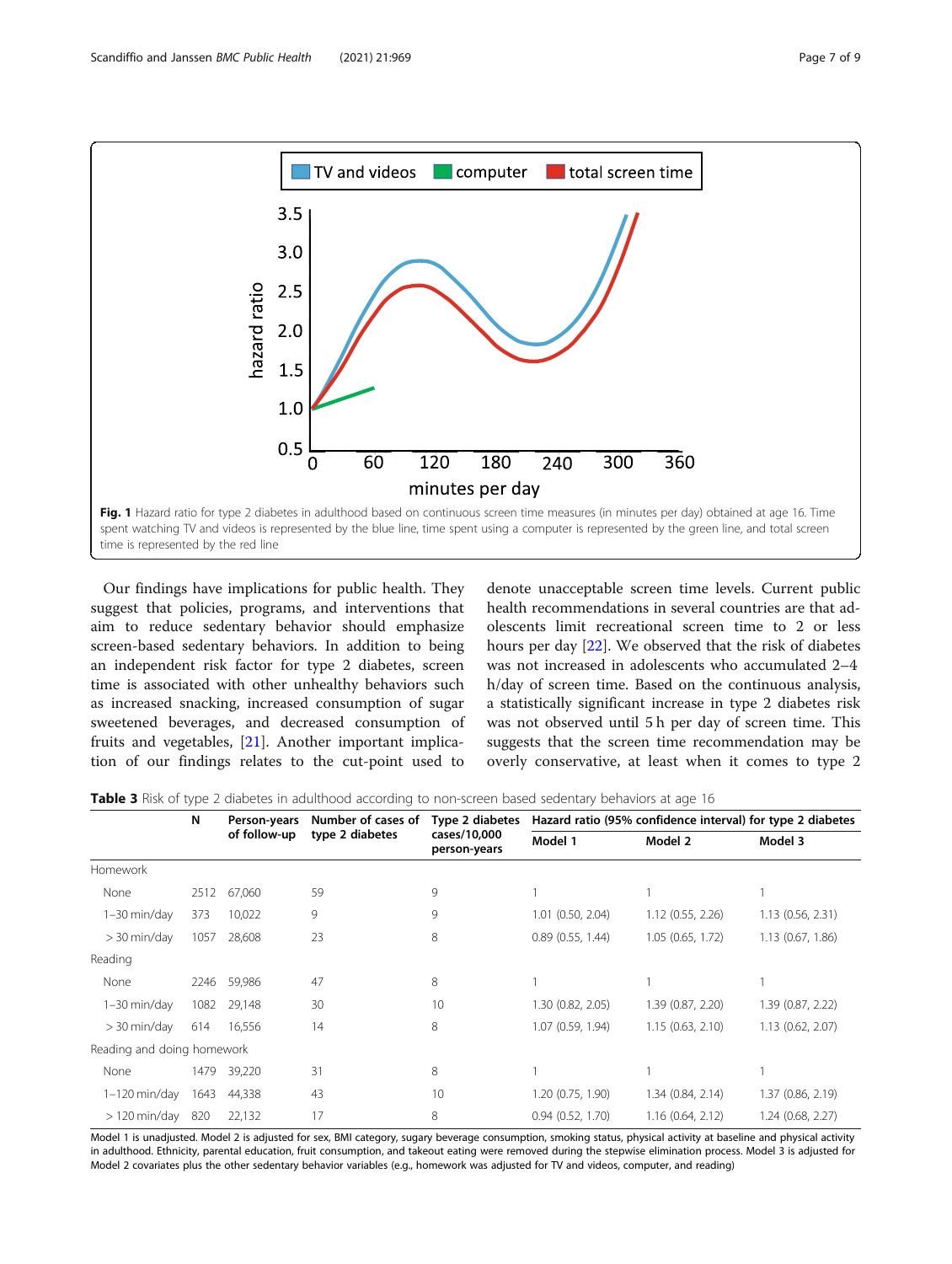<span id="page-7-0"></span>

diabetes risk. However, future research is needed on a variety of health outcomes to determine the most ideal screen time cut-point for public health recommendations.

This study was not free of limitations. The selfreported study measures, including the measures of sedentary behavior and type 2 diabetes, were subject to recall bias and measurement error which likely biased the observed associations. Additionally, some potentially important confounding variables, such as family history of diabetes, were not measured or controlled for. Furthermore, it would have been ideal to control for adult sedentary behavior levels to determine if the association between adolescent sedentary behavior and type 2 diabetes risk was independent of what was done in adulthood. In addition, our study examined the risk for type 2 diabetes cases that developed at age 46 or earlier. It is possible that the relationship between adolescent sedentary behavior and diabetes cases that develop earlier in life is different from the relationship for cases that develop later in life. Another limitation, which is unavoidable in a longitudinal study of sedentary behavior, is that the adolescent sedentary behaviors, especially screen time, were considerably different at baseline (in this case in 1986) than they are today. As evidence of this, only 8.5% of the participants included in our study indicated that they spent any time on a computer in 1986. By comparison, recent statistics for the United Kingdom suggest that  $\sim$  95% of adolescents have an internet connection at home and own a smartphone [\[23](#page-8-0)]. Even watching TV programs is different in 2021 than it was in the past as adolescents are not longer limited to a few

TV channels that they can watch on their family TV in preprogrammed 30 or 60-min increments.

## **Conclusions**

There was an increased risk for type 2 diabetes in those who watched TV and videos for > 4 h/day. Computer use, reading, and doing homework were not associated with type 2 diabetes risk. These findings highlight adolescence as an important window for type 2 diabetes risk. This opens the door for future research to examine whether adolescent sedentary behaviors, especially screen time, are associated with other diseases (e.g., cardiovascular disease, cancer) that typically occur in adulthood.

## Abbreviations

CI: confidence interval; BMI: body mass index; BMI: body mass index

#### Acknowledgements

The authors would like to thank the Centre for Longitudinal Studies for providing us with access to the data and providing us with timely and helpful answers to the many questions we had about the data.

#### Authors' contributions

JAS conceptualized the research presented, conducted analyses, and wrote the manuscript. IJ provided input on the research idea and statistical analyses and edited the manuscript. The authors read and approved the final manuscript.

## Funding

The 1970 British Cohort Study is funded by the Economic and Social Research Council. IJ was funded by a Canada Research Chair award.

#### Availability of data and materials

The data in this paper are based on data from the 1970 British Cohort Study. The data was deposited at the UK Data Service by the Centre for Longitudinal Studies at the Institute of Education, University of London. A description of all study data and information on how to apply for access to